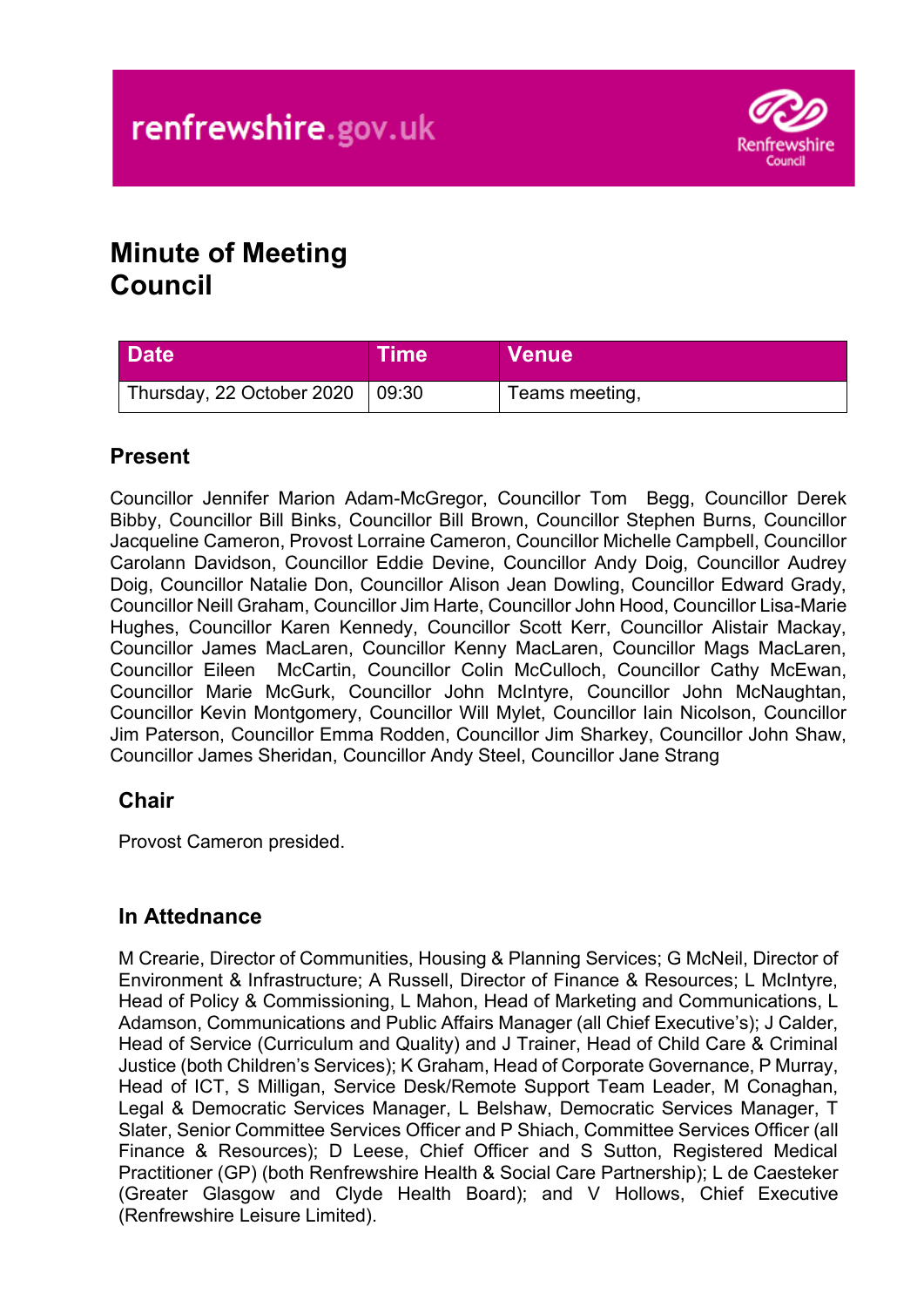## **Recording of Meeting**

The Provost advised that this meeting would be recorded for subsequent broadcast via the Council's internet site.

#### **Declarations of Interest**

Councillor Burns declared an interest in respect of Item 1 on the agenda as he worked for another local authority Health & Social Care Partnership and indicated that it was his intention to take part in the discussion and voting thereon.

Councillor Nicolson declared an interest in respect of Item 1 of the agenda as he was a non-executive director of the Greater Glasgow & Clyde Health Board. Councillor Nicolson indicated that as he had a general dispensation from the Standards Commission which allowed him to take part and to vote in relation to such matters it was his intention to remain in the meeting during consideration of these items.

Councillor Campbell declared a non-financial interest in Item 1 on the agenda as she was an employee of NHS Greater Glasgow & Clyde with but not in the Council's area and intimated that it was her intention to take part in the discussion and voting thereon.

#### **1 Motion**

There was submitted a motion in the following terms:

"Flu Vaccinations – Renfrewshire – St Mirren Park

Renfrewshire Council believes it is important to maximise uptake of the flu vaccine.

Council notes the concerns expressed by the over 65s in Renfrewshire that transport is a barrier to accessing the flu vaccination centre at St Mirren Park.

Council calls on the Health and Social Care Partnership to immediately establish additional vaccination centres across Renfrewshire including appropriate local sites to ensure that older people and everybody entitled to the vaccination in our area are able to access that vaccination."

Councillor Sharkey, seconded by Councillor James MacLaren, then moved the motion, which was agreed unanimously.